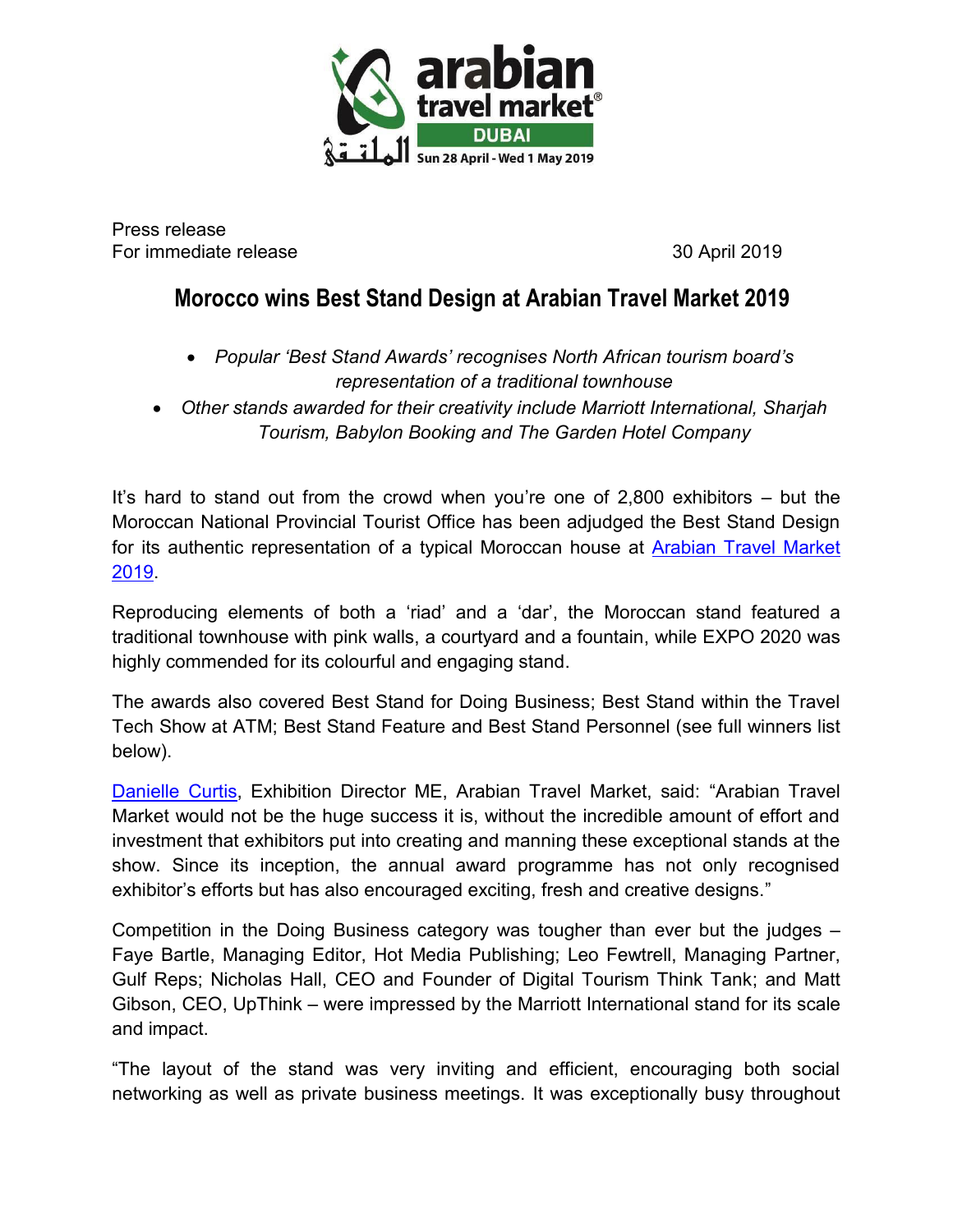and there was a real buzz and sense of anticipation – it was a stimulating environment," said Faye Bartle, Managing Editor, Hot Media Publishing.

Babylon Booking's sleek all-black design and creative use of space meant the Iraqi company won Best Stand within the Travel Tech Show at ATM while Sharjah Tourism's diverse use of attractions – from a powerboat and photo booths to LED floors and tunnels – meant it was the clear winner in the Best Feature category.

Judges selected The Garden Hotel Company's stand for Best Stand Personnel and picked out the Guangzhou property for its friendliness and staff knowledge.

Fewtrell, who has never missed an ATM over the past 25 years, said: "It never ceases to amaze me how exhibitors continually manage to raise the bar, improving the appearance and practicality of their stands, in both subtle and significant ways."

The winners of this year's awards were announced at a photo-call on the exhibition show floor on Tuesday 30<sup>th</sup> April.

Launched in 2015, the Best Stand Awards were created to recognise the design creativity and business-friendly appeal of exhibiting companies' physical presence at ATM.

**- ENDS -** 

# **ATM 2019 Stand Award Winners**

Best Stand Design – Moroccan National Provincial Tourist Office

Best Stand Feature – Sharjah Tourism

Best Stand for Doing Business – Marriott International

Best Stand at the Travel Tech Show - Babylon Booking

Best Stand Personnel - The Garden Hotel Company Ltd., Guangzhou

For more news about ATM, please visit: [https://arabiantravelmarket.wtm.com/media](https://arabiantravelmarket.wtm.com/media-centre/Press-Releases/)[centre/Press-Releases/](https://arabiantravelmarket.wtm.com/media-centre/Press-Releases/).

# **About Arabian Travel Market (ATM)**

**Arabian Travel Market** is the leading international travel and tourism event in the Middle East for inbound and outbound tourism professionals. ATM 2018 attracted almost 40,000 industry professionals, with representation from 141 countries over the four days. The  $25<sup>th</sup>$  edition of ATM showcased over 2,500 exhibiting companies across 12 halls at Dubai World Trade Centre. Arabian Travel Market 2019 will take place in Dubai from Sunday, 28 April to Wednesday, 1 May 2019. To find out more, please visit: [www.arabiantravelmarket.wtm.com.](http://www.arabiantravelmarket.wtm.com/)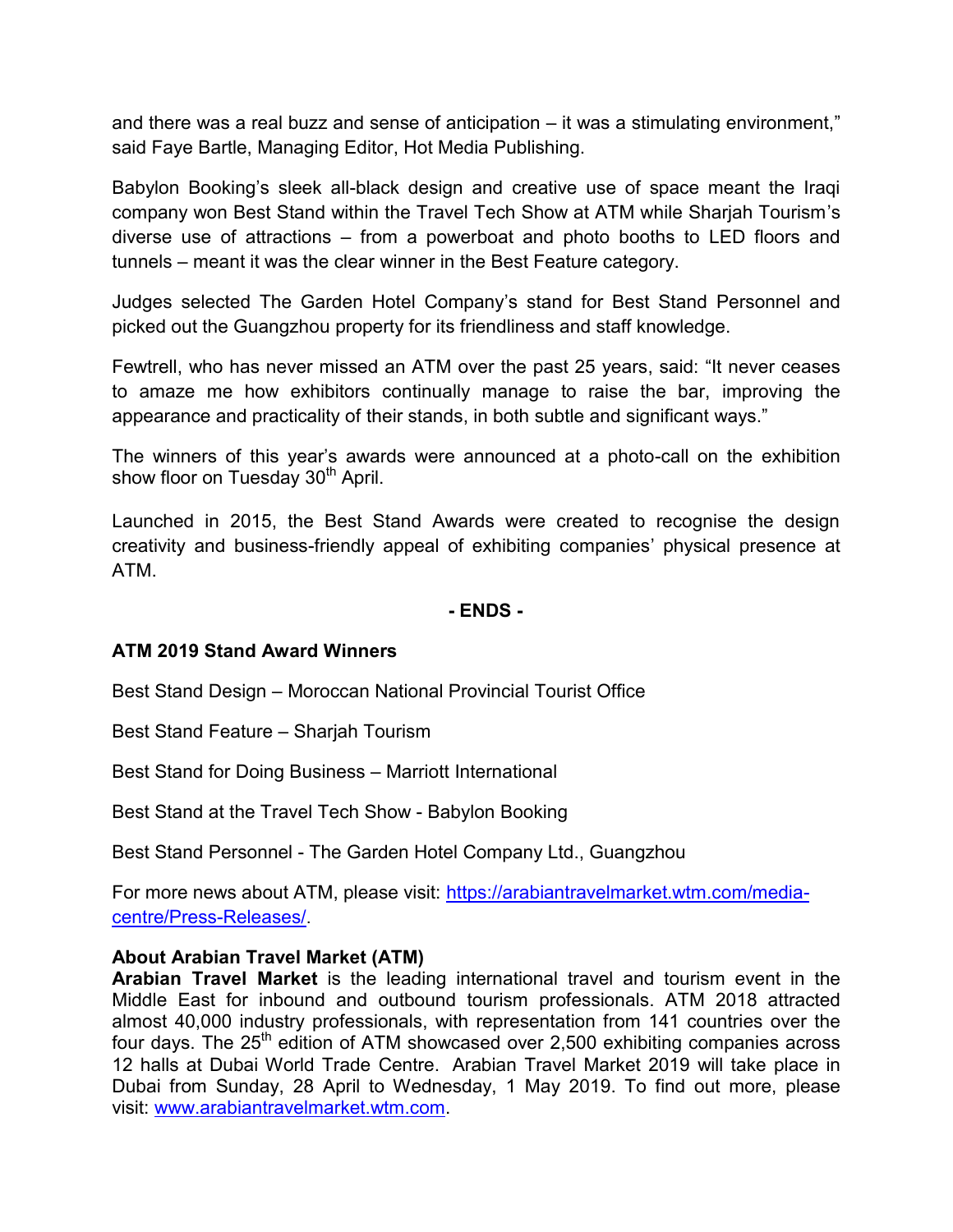## **About Arabian Travel Week**

**Arabian Travel Week** is an umbrella brand comprising four co-located shows including Arabian Travel Market and ILTM Arabia, as well as CONNECT Middle East, India and Africa – a new route development forum launching this year and ATM's first ever consumer event ATM Holiday Shopper. Providing a renewed focus for the Middle East's travel and tourism sector – under one roof over the course of one week – the inaugural Arabian Travel Week will take place at Dubai World Trade Centre from Saturday 27 April to Wednesday 1 May 2019. For more information visit: [arabiantravelweek.com.](http://arabiantravelweek.com/)

## **About CONNECT**

**CONNECT** Route Development Forum delivers a total networking experience, bringing together airports, airlines and aviation suppliers in a format that offers formal one-to-one pre-arranged meetings, engaging industry seminars together with social opportunities to cement relationships with existing clients and engage with new ones. Created and organised by The Airport Agency-France, CONNECT is now in its 16<sup>th</sup> year and set to attract more 650 participants in June 2019 at its flagship event taking place in Cagliari, Sardinia. For more information, visit: [www.connect-aviation.com.](http://www.connect-aviation.com/)

The inaugural **CONNECT Middle East, India and Africa** event will be the brand's first and only networking forum in the Middle East. Ideally located in Dubai to address the booming aviation market of the Middle East, it will bring together the aviation and the tourism industries, which are the backbone and catalyst of economic development. For more information, visit: [www.connect-aviation.com/2019-meia/.](http://www.connect-aviation.com/2019-meia/)

# **About ATM Holiday Shopper**

**ATM Holiday Shopper** is the brand-new travel event for consumers offering the very best travel and tourism discounts and deals, plus the chance to learn about a range of emerging and unexplored destinations and activities from destinations around the world. The inaugural event will take place in Hall 1 of the Dubai World Trade Centre on Saturday, 27 April, 2019 from 12:00 – 20:00. For more information, visit: [www.atmholidayshopper.com.](http://www.atmholidayshopper.com/)

#### **About ILTM Arabia**

**International Luxury Travel Market Arabia** is an exclusive event for those looking to attract HNW travellers from the Middle East to their destination. Returning for its third year, ILTM will allow international luxury suppliers and key luxury buyers to connect via one-to-one pre-scheduled appointments and networking opportunities. ILTM will take place on Sunday  $28<sup>th</sup>$  April and Monday  $29<sup>th</sup>$  April 2019. For more information, visit: [www.iltm.com/arabia/.](http://www.iltm.com/arabia/)

**About Reed Exhibitions**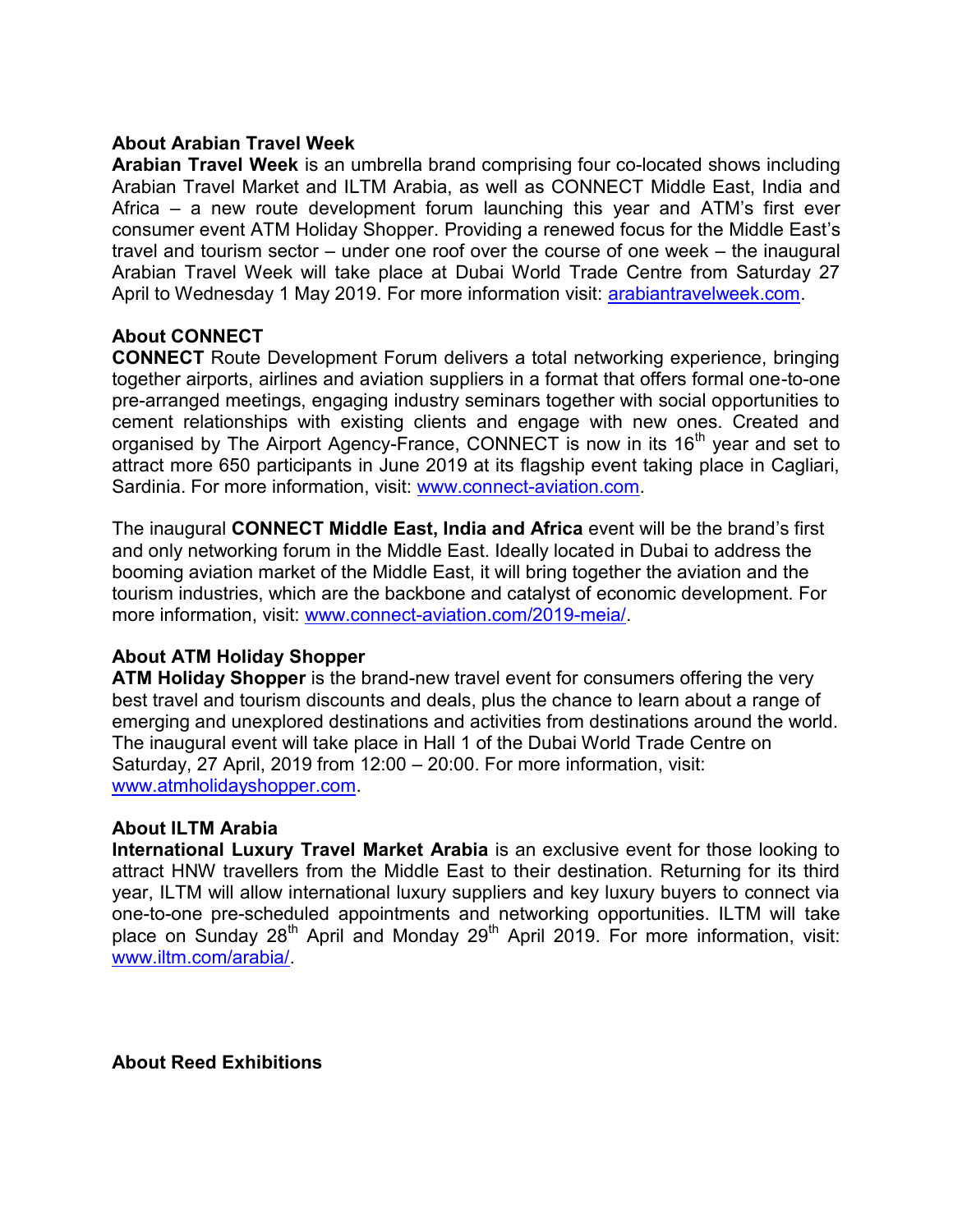[Reed Exhibitions](http://www.reedexpo.com/Home/) is the world's leading events business, enhancing the power of face to face through data and digital tools at over 500 events a year, in more than 30 countries, attracting more than seven million participants.

## **About Reed Travel Exhibitions**

[Reed Travel Exhibitions](http://www.reedtravelexhibitions.com/) is the world's leading travel and tourism events organiser with a growing portfolio of more than 22 international travel and tourism trade events in Europe, the Americas, Asia, the Middle East and Africa. Our events are market leaders in their sectors, whether it is global and regional leisure travel trade events, or specialist events for meetings, incentives, conference, events (MICE) industry, business travel, luxury travel, travel technology as well as golf, spa and ski travel. We have over 35 years' experience in organising world-leading travel exhibitions.

# **About World Travel Market**

[World Travel Market](http://news.wtm.com/en/) (WTM) portfolio comprises six leading B2B events across four continents, generating more than USD 7 billion of industry deals. These events include:

**WTM London**, a must-attend three-day exhibition for the worldwide travel and tourism industry. About 50,000 senior travel industry professionals, government ministers and international media visit ExCeL London every November, generating about GBP 3.4 billion of travel industry contracts. The next edition will take place from 4-6 November, 2019. For more information, visit: [http://london.wtm.com/.](http://london.wtm.com/)

**Travel Forward**, a new travel technology event co-located with WTM London and part of the WTM portfolio of events. The inaugural Travel Forward conference, exhibition and buyer programme will take place from 4-6 November, 2019 at ExCeL London, showcasing next-generation technology for travel and hospitality. For more information, visit: [http://travelforward.wtm.com/.](http://travelforward.wtm.com/)

**WTM Latin America**, an exhibition that attracts about 9,000 senior executives and generates about USD 374 million of new business. Taking place in Sao Paulo, Brazil, this show attracts a global audience to meet and shape the direction of the travel industry. More than 8,000 unique visitors attend the event to network, negotiate and discover the latest industry news. The next edition will take place in 2020. For more information, visit: [http://latinamerica.wtm.com/.](http://latinamerica.wtm.com/)

**WTM Africa**, which was launched in 2014 in Cape Town, South Africa. Nearly 5,000 travel industry professionals attend Africa's leading inbound and outbound travel and tourism market. WTM Africa delivers a proven mix of hosted buyers, media, prescheduled appointments, on-site networking, evening functions and invited travel trade visitors. The next event will take place in 2020. For more information, visit: [http://africa.wtm.com/.](http://africa.wtm.com/)

#### **Media contact:**